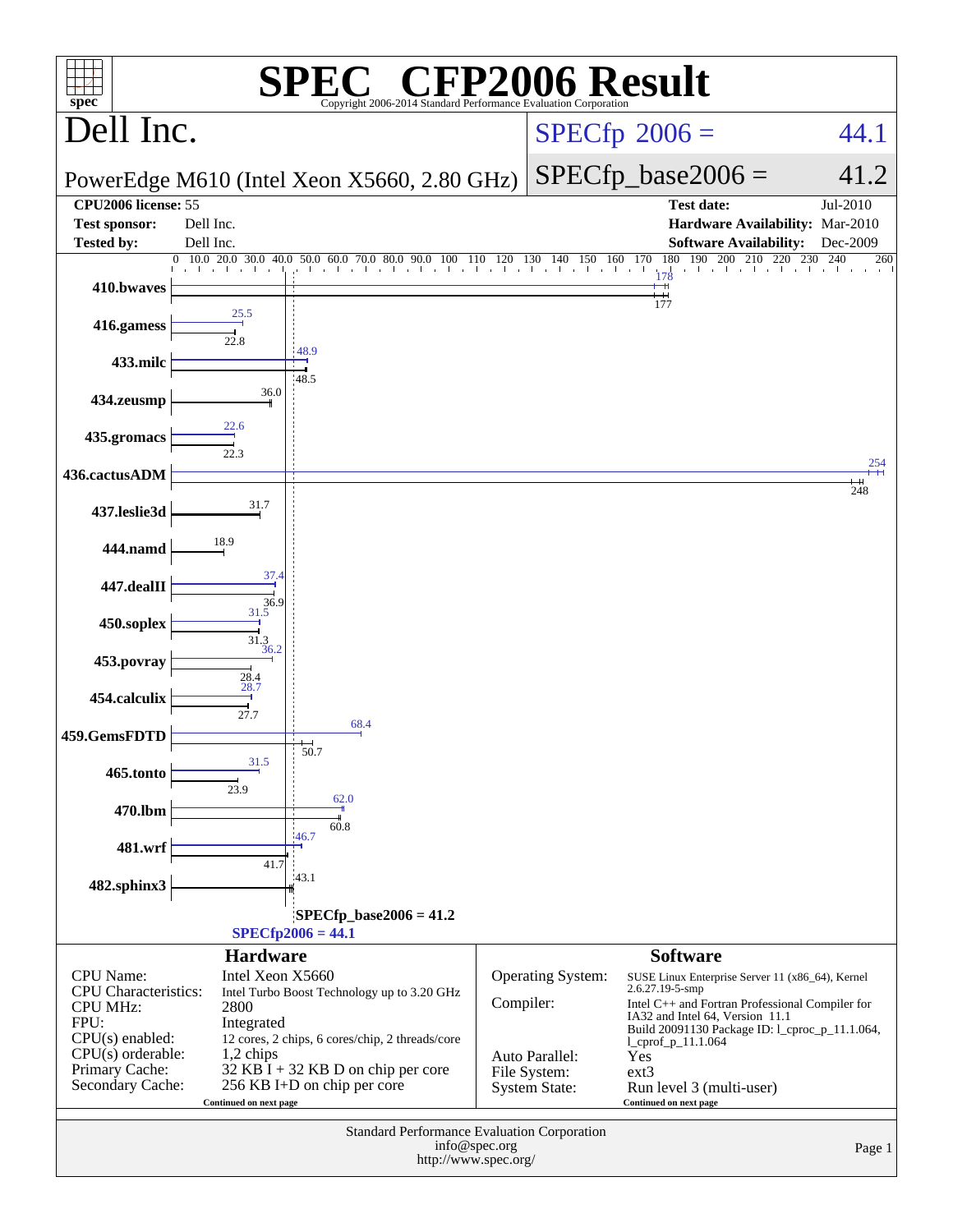

# Dell Inc.

# $SPECfp2006 = 44.1$  $SPECfp2006 = 44.1$

[Base Pointers:](http://www.spec.org/auto/cpu2006/Docs/result-fields.html#BasePointers) 64-bit<br>Peak Pointers: 32/64-bit

[Peak Pointers:](http://www.spec.org/auto/cpu2006/Docs/result-fields.html#PeakPointers)

PowerEdge M610 (Intel Xeon X5660, 2.80 GHz)

[L3 Cache:](http://www.spec.org/auto/cpu2006/Docs/result-fields.html#L3Cache) 12 MB I+D on chip per chip<br>Other Cache: None

[Other Cache:](http://www.spec.org/auto/cpu2006/Docs/result-fields.html#OtherCache)

 $SPECTp\_base2006 = 41.2$ **[CPU2006 license:](http://www.spec.org/auto/cpu2006/Docs/result-fields.html#CPU2006license)** 55 **[Test date:](http://www.spec.org/auto/cpu2006/Docs/result-fields.html#Testdate)** Jul-2010 **[Test sponsor:](http://www.spec.org/auto/cpu2006/Docs/result-fields.html#Testsponsor)** Dell Inc. **[Hardware Availability:](http://www.spec.org/auto/cpu2006/Docs/result-fields.html#HardwareAvailability)** Mar-2010 **[Tested by:](http://www.spec.org/auto/cpu2006/Docs/result-fields.html#Testedby)** Dell Inc. **[Software Availability:](http://www.spec.org/auto/cpu2006/Docs/result-fields.html#SoftwareAvailability)** Dec-2009

| Memory:<br>48 GB (12 x 4 GB DDR3-1333 DR RDIMM, CL9, ECC)<br>Disk Subsystem:<br>1 x 146 GB 15000 RPM SAS<br>Other Hardware:<br>None |                |       |                |       |                |       | Other Software: | None         |                |              |                |              |
|-------------------------------------------------------------------------------------------------------------------------------------|----------------|-------|----------------|-------|----------------|-------|-----------------|--------------|----------------|--------------|----------------|--------------|
| <b>Results Table</b>                                                                                                                |                |       |                |       |                |       |                 |              |                |              |                |              |
|                                                                                                                                     | <b>Base</b>    |       |                |       |                |       | <b>Peak</b>     |              |                |              |                |              |
| <b>Benchmark</b>                                                                                                                    | <b>Seconds</b> | Ratio | <b>Seconds</b> | Ratio | <b>Seconds</b> | Ratio | <b>Seconds</b>  | <b>Ratio</b> | <b>Seconds</b> | <b>Ratio</b> | <b>Seconds</b> | <b>Ratio</b> |
| 410.bwayes                                                                                                                          | 78.1           | 174   | 76.7           | 177   | 75.9           | 179   | 75.9            | 179          | 78.1           | 174          | 76.5           | 178          |
| 416.gamess                                                                                                                          | 858            | 22.8  | 859            | 22.8  | 860            | 22.8  | 769             | 25.5         | 766            | 25.6         | 768            | 25.5         |
| $433$ .milc                                                                                                                         | 189            | 48.5  | 189            | 48.7  | 190            | 48.3  | 187             | 49.0         | 188            | 48.8         | 188            | 48.9         |
| 434.zeusmp                                                                                                                          | 253            | 36.0  | 253            | 36.0  | 257            | 35.4  | 253             | 36.0         | 253            | 36.0         | 257            | 35.4         |
| 435.gromacs                                                                                                                         | 320            | 22.3  | 319            | 22.4  | 320            | 22.3  | 315             | 22.7         | 316            | 22.6         | 317            | 22.5         |
| 436.cactusADM                                                                                                                       | 48.8           | 245   | 48.2           | 248   | 48.0           | 249   | 47.6            | 251          | 46.6           | 257          | 47.0           | 254          |
| 437.leslie3d                                                                                                                        | 296            | 31.7  | 297            | 31.7  | 296            | 31.7  | 296             | 31.7         | 297            | 31.7         | 296            | 31.7         |
| 444.namd                                                                                                                            | 425            | 18.9  | 425            | 18.9  | 426            | 18.8  | 425             | 18.9         | 425            | 18.9         | 426            | 18.8         |
| 447.dealII                                                                                                                          | 311            | 36.7  | 310            | 36.9  | 310            | 36.9  | 305             | 37.5         | 306            | 37.4         | 307            | 37.3         |
| $450$ .soplex                                                                                                                       | 266            | 31.4  | 267            | 31.3  | 267            | 31.3  | 265             | 31.5         | 263            | 31.7         | 265            | 31.4         |
| $453$ .povray                                                                                                                       | 186            | 28.7  | 187            | 28.4  | 187            | 28.4  | 147             | 36.3         | 147            | 36.2         | 147            | 36.2         |
| 454.calculix                                                                                                                        | 300            | 27.5  | 298            | 27.7  | 298            | 27.7  | 287             | 28.8         | 290            | 28.5         | 288            | 28.7         |
| 459.GemsFDTD                                                                                                                        | 209            | 50.7  | 227            | 46.8  | 209            | 50.8  | 155             | 68.4         | 155            | 68.4         | 155            | 68.3         |
| 465.tonto                                                                                                                           | 412            | 23.9  | 413            | 23.8  | 412            | 23.9  | 312             | 31.5         | 313            | 31.5         | 312            | 31.6         |
| 470.1bm                                                                                                                             | 226            | 60.8  | 228            | 60.3  | 226            | 60.9  | 223             | 61.6         | 222            | 62.0         | 222            | 62.0         |
| 481.wrf                                                                                                                             | 268            | 41.7  | 268            | 41.7  | 267            | 41.8  | 239             | 46.7         | 240            | 46.6         | 238            | 46.9         |
| 482.sphinx3                                                                                                                         | 447            | 43.6  | 458            | 42.6  | 452            | 43.1  | 447             | 43.6         | 458            | 42.6         | 452            | 43.1         |
| Results appear in the order in which they were run. Bold underlined text indicates a median measurement.                            |                |       |                |       |                |       |                 |              |                |              |                |              |

### **[Operating System Notes](http://www.spec.org/auto/cpu2006/Docs/result-fields.html#OperatingSystemNotes)**

'ulimit -s unlimited' was used to set the stacksize to unlimited prior to run

### **[Platform Notes](http://www.spec.org/auto/cpu2006/Docs/result-fields.html#PlatformNotes)**

 BIOS Settings: Power Management = Maximum Performance (Default = Active Power Controller) Data Reuse = Disabled (Default = Enabled)

### **[General Notes](http://www.spec.org/auto/cpu2006/Docs/result-fields.html#GeneralNotes)**

 Binaries were compiled on SLES 10 with Binutils 2.18.50.0.7.20080502 OMP\_NUM\_THREADS set to number of cores KMP\_AFFINITY set to granularity=fine,scatter

Continued on next page

Standard Performance Evaluation Corporation [info@spec.org](mailto:info@spec.org) <http://www.spec.org/>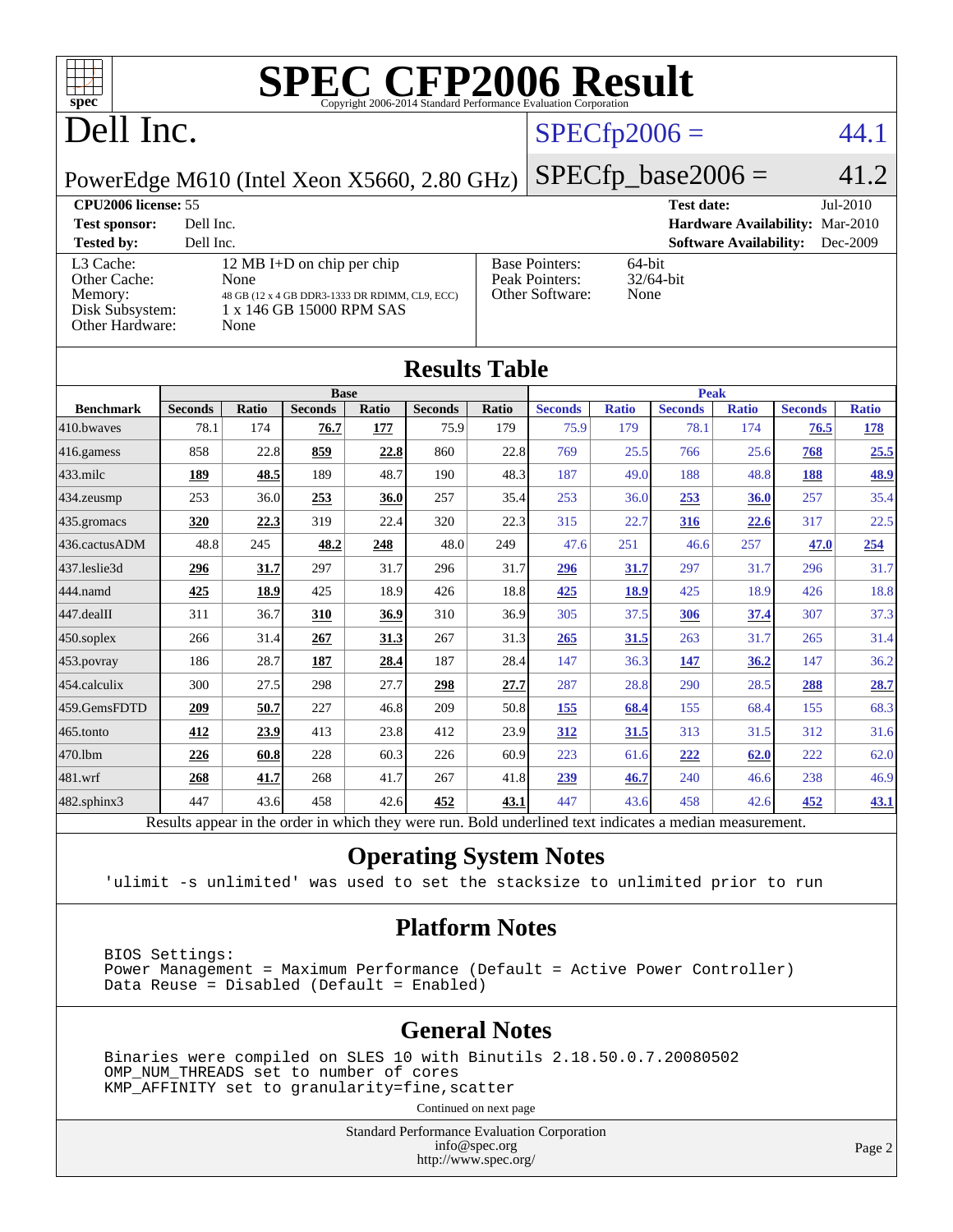

# Dell Inc.

 $SPECTp2006 = 44.1$ 

PowerEdge M610 (Intel Xeon X5660, 2.80 GHz)  $SPECfp\_base2006 = 41.2$ 

**[CPU2006 license:](http://www.spec.org/auto/cpu2006/Docs/result-fields.html#CPU2006license)** 55 **[Test date:](http://www.spec.org/auto/cpu2006/Docs/result-fields.html#Testdate)** Jul-2010 **[Test sponsor:](http://www.spec.org/auto/cpu2006/Docs/result-fields.html#Testsponsor)** Dell Inc. **[Hardware Availability:](http://www.spec.org/auto/cpu2006/Docs/result-fields.html#HardwareAvailability)** Mar-2010 **[Tested by:](http://www.spec.org/auto/cpu2006/Docs/result-fields.html#Testedby)** Dell Inc. **[Software Availability:](http://www.spec.org/auto/cpu2006/Docs/result-fields.html#SoftwareAvailability)** Dec-2009

### **[General Notes \(Continued\)](http://www.spec.org/auto/cpu2006/Docs/result-fields.html#GeneralNotes)**

KMP\_STACKSIZE set to 200M

## **[Base Compiler Invocation](http://www.spec.org/auto/cpu2006/Docs/result-fields.html#BaseCompilerInvocation)**

[C benchmarks](http://www.spec.org/auto/cpu2006/Docs/result-fields.html#Cbenchmarks):  $\text{icc}$   $-\text{m64}$ 

[C++ benchmarks:](http://www.spec.org/auto/cpu2006/Docs/result-fields.html#CXXbenchmarks) [icpc -m64](http://www.spec.org/cpu2006/results/res2010q3/cpu2006-20100719-12599.flags.html#user_CXXbase_intel_icpc_64bit_bedb90c1146cab66620883ef4f41a67e)

[Fortran benchmarks](http://www.spec.org/auto/cpu2006/Docs/result-fields.html#Fortranbenchmarks): [ifort -m64](http://www.spec.org/cpu2006/results/res2010q3/cpu2006-20100719-12599.flags.html#user_FCbase_intel_ifort_64bit_ee9d0fb25645d0210d97eb0527dcc06e)

[Benchmarks using both Fortran and C](http://www.spec.org/auto/cpu2006/Docs/result-fields.html#BenchmarksusingbothFortranandC): [icc -m64](http://www.spec.org/cpu2006/results/res2010q3/cpu2006-20100719-12599.flags.html#user_CC_FCbase_intel_icc_64bit_0b7121f5ab7cfabee23d88897260401c) [ifort -m64](http://www.spec.org/cpu2006/results/res2010q3/cpu2006-20100719-12599.flags.html#user_CC_FCbase_intel_ifort_64bit_ee9d0fb25645d0210d97eb0527dcc06e)

## **[Base Portability Flags](http://www.spec.org/auto/cpu2006/Docs/result-fields.html#BasePortabilityFlags)**

| 410.bwaves: -DSPEC CPU LP64                |                                                                |
|--------------------------------------------|----------------------------------------------------------------|
| 416.gamess: -DSPEC_CPU_LP64                |                                                                |
| 433.milc: -DSPEC CPU LP64                  |                                                                |
| 434.zeusmp: -DSPEC_CPU_LP64                |                                                                |
| 435.gromacs: -DSPEC_CPU_LP64 -nofor_main   |                                                                |
| 436.cactusADM: -DSPEC CPU LP64 -nofor main |                                                                |
| 437.leslie3d: -DSPEC CPU LP64              |                                                                |
| 444.namd: -DSPEC CPU LP64                  |                                                                |
| 447.dealII: -DSPEC CPU LP64                |                                                                |
| 450.soplex: -DSPEC_CPU_LP64                |                                                                |
| 453.povray: -DSPEC_CPU_LP64                |                                                                |
| 454.calculix: -DSPEC CPU LP64 -nofor main  |                                                                |
| 459. GemsFDTD: - DSPEC CPU LP64            |                                                                |
| 465.tonto: - DSPEC CPU LP64                |                                                                |
| 470.1bm: - DSPEC CPU LP64                  |                                                                |
|                                            | 481.wrf: -DSPEC CPU_LP64 -DSPEC_CPU_CASE_FLAG -DSPEC_CPU_LINUX |
| 482.sphinx3: -DSPEC CPU LP64               |                                                                |

## **[Base Optimization Flags](http://www.spec.org/auto/cpu2006/Docs/result-fields.html#BaseOptimizationFlags)**

Standard Performance Evaluation Corporation [C benchmarks](http://www.spec.org/auto/cpu2006/Docs/result-fields.html#Cbenchmarks): [-xSSE4.2](http://www.spec.org/cpu2006/results/res2010q3/cpu2006-20100719-12599.flags.html#user_CCbase_f-xSSE42_f91528193cf0b216347adb8b939d4107) [-ipo](http://www.spec.org/cpu2006/results/res2010q3/cpu2006-20100719-12599.flags.html#user_CCbase_f-ipo) [-O3](http://www.spec.org/cpu2006/results/res2010q3/cpu2006-20100719-12599.flags.html#user_CCbase_f-O3) [-no-prec-div](http://www.spec.org/cpu2006/results/res2010q3/cpu2006-20100719-12599.flags.html#user_CCbase_f-no-prec-div) [-static](http://www.spec.org/cpu2006/results/res2010q3/cpu2006-20100719-12599.flags.html#user_CCbase_f-static) [-parallel](http://www.spec.org/cpu2006/results/res2010q3/cpu2006-20100719-12599.flags.html#user_CCbase_f-parallel) [-opt-prefetch](http://www.spec.org/cpu2006/results/res2010q3/cpu2006-20100719-12599.flags.html#user_CCbase_f-opt-prefetch) [C++ benchmarks:](http://www.spec.org/auto/cpu2006/Docs/result-fields.html#CXXbenchmarks) [-xSSE4.2](http://www.spec.org/cpu2006/results/res2010q3/cpu2006-20100719-12599.flags.html#user_CXXbase_f-xSSE42_f91528193cf0b216347adb8b939d4107) [-ipo](http://www.spec.org/cpu2006/results/res2010q3/cpu2006-20100719-12599.flags.html#user_CXXbase_f-ipo) [-O3](http://www.spec.org/cpu2006/results/res2010q3/cpu2006-20100719-12599.flags.html#user_CXXbase_f-O3) [-no-prec-div](http://www.spec.org/cpu2006/results/res2010q3/cpu2006-20100719-12599.flags.html#user_CXXbase_f-no-prec-div) [-static](http://www.spec.org/cpu2006/results/res2010q3/cpu2006-20100719-12599.flags.html#user_CXXbase_f-static) [-parallel](http://www.spec.org/cpu2006/results/res2010q3/cpu2006-20100719-12599.flags.html#user_CXXbase_f-parallel) [-opt-prefetch](http://www.spec.org/cpu2006/results/res2010q3/cpu2006-20100719-12599.flags.html#user_CXXbase_f-opt-prefetch) [Fortran benchmarks](http://www.spec.org/auto/cpu2006/Docs/result-fields.html#Fortranbenchmarks): [-xSSE4.2](http://www.spec.org/cpu2006/results/res2010q3/cpu2006-20100719-12599.flags.html#user_FCbase_f-xSSE42_f91528193cf0b216347adb8b939d4107) [-ipo](http://www.spec.org/cpu2006/results/res2010q3/cpu2006-20100719-12599.flags.html#user_FCbase_f-ipo) [-O3](http://www.spec.org/cpu2006/results/res2010q3/cpu2006-20100719-12599.flags.html#user_FCbase_f-O3) [-no-prec-div](http://www.spec.org/cpu2006/results/res2010q3/cpu2006-20100719-12599.flags.html#user_FCbase_f-no-prec-div) [-static](http://www.spec.org/cpu2006/results/res2010q3/cpu2006-20100719-12599.flags.html#user_FCbase_f-static) [-parallel](http://www.spec.org/cpu2006/results/res2010q3/cpu2006-20100719-12599.flags.html#user_FCbase_f-parallel) [-opt-prefetch](http://www.spec.org/cpu2006/results/res2010q3/cpu2006-20100719-12599.flags.html#user_FCbase_f-opt-prefetch) Continued on next page

[info@spec.org](mailto:info@spec.org) <http://www.spec.org/>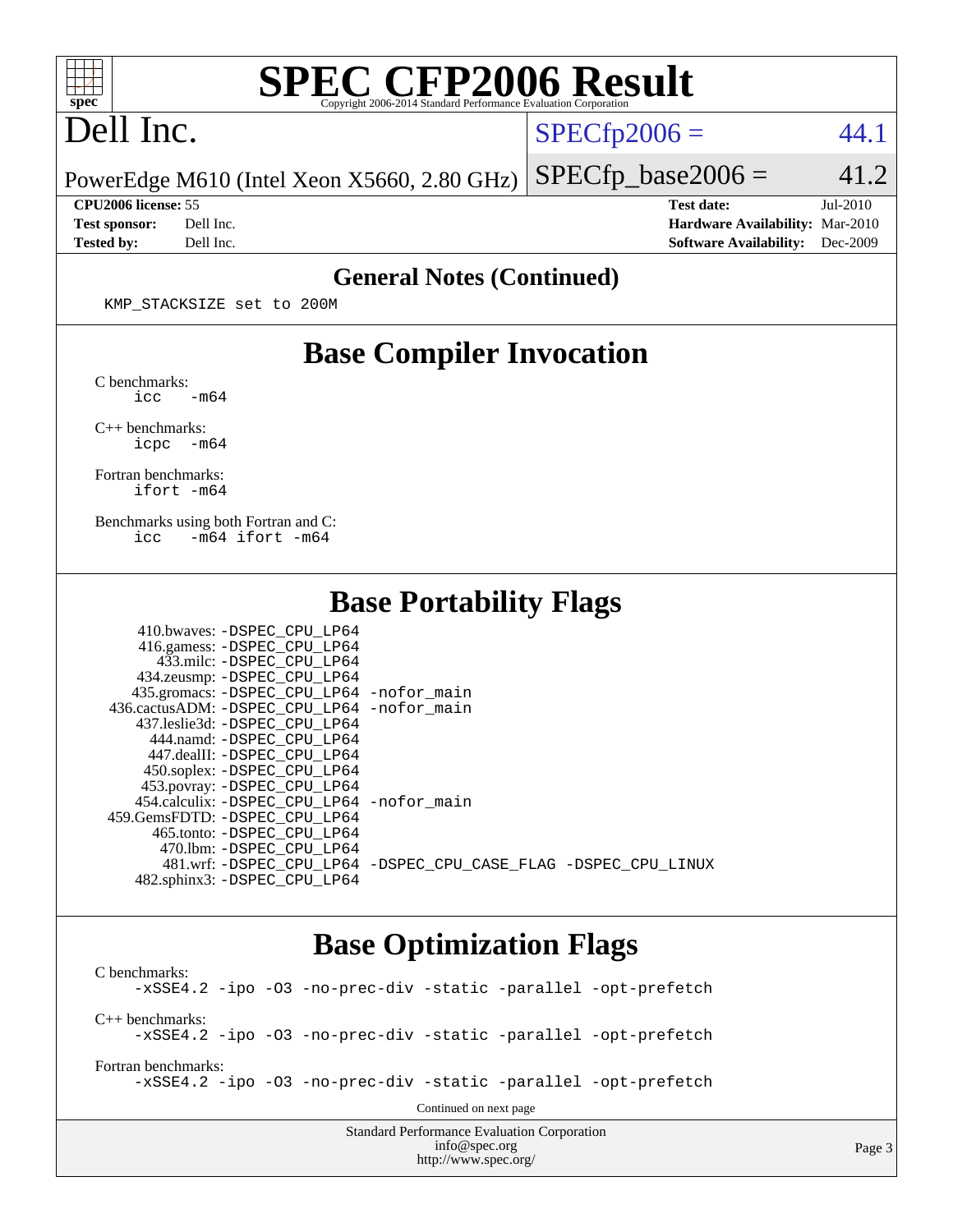# Dell Inc.

 $SPECTp2006 = 44.1$ 

PowerEdge M610 (Intel Xeon X5660, 2.80 GHz)

 $SPECTp\_base2006 = 41.2$ 

**[CPU2006 license:](http://www.spec.org/auto/cpu2006/Docs/result-fields.html#CPU2006license)** 55 **[Test date:](http://www.spec.org/auto/cpu2006/Docs/result-fields.html#Testdate)** Jul-2010 **[Test sponsor:](http://www.spec.org/auto/cpu2006/Docs/result-fields.html#Testsponsor)** Dell Inc. **[Hardware Availability:](http://www.spec.org/auto/cpu2006/Docs/result-fields.html#HardwareAvailability)** Mar-2010 **[Tested by:](http://www.spec.org/auto/cpu2006/Docs/result-fields.html#Testedby)** Dell Inc. **[Software Availability:](http://www.spec.org/auto/cpu2006/Docs/result-fields.html#SoftwareAvailability)** Dec-2009

# **[Base Optimization Flags \(Continued\)](http://www.spec.org/auto/cpu2006/Docs/result-fields.html#BaseOptimizationFlags)**

[Benchmarks using both Fortran and C](http://www.spec.org/auto/cpu2006/Docs/result-fields.html#BenchmarksusingbothFortranandC):

[-xSSE4.2](http://www.spec.org/cpu2006/results/res2010q3/cpu2006-20100719-12599.flags.html#user_CC_FCbase_f-xSSE42_f91528193cf0b216347adb8b939d4107) [-ipo](http://www.spec.org/cpu2006/results/res2010q3/cpu2006-20100719-12599.flags.html#user_CC_FCbase_f-ipo) [-O3](http://www.spec.org/cpu2006/results/res2010q3/cpu2006-20100719-12599.flags.html#user_CC_FCbase_f-O3) [-no-prec-div](http://www.spec.org/cpu2006/results/res2010q3/cpu2006-20100719-12599.flags.html#user_CC_FCbase_f-no-prec-div) [-static](http://www.spec.org/cpu2006/results/res2010q3/cpu2006-20100719-12599.flags.html#user_CC_FCbase_f-static) [-parallel](http://www.spec.org/cpu2006/results/res2010q3/cpu2006-20100719-12599.flags.html#user_CC_FCbase_f-parallel) [-opt-prefetch](http://www.spec.org/cpu2006/results/res2010q3/cpu2006-20100719-12599.flags.html#user_CC_FCbase_f-opt-prefetch)

# **[Peak Compiler Invocation](http://www.spec.org/auto/cpu2006/Docs/result-fields.html#PeakCompilerInvocation)**

 $C$  benchmarks:<br>icc  $-m64$ 

[C++ benchmarks:](http://www.spec.org/auto/cpu2006/Docs/result-fields.html#CXXbenchmarks) [icpc -m64](http://www.spec.org/cpu2006/results/res2010q3/cpu2006-20100719-12599.flags.html#user_CXXpeak_intel_icpc_64bit_bedb90c1146cab66620883ef4f41a67e)

[Fortran benchmarks](http://www.spec.org/auto/cpu2006/Docs/result-fields.html#Fortranbenchmarks): [ifort -m64](http://www.spec.org/cpu2006/results/res2010q3/cpu2006-20100719-12599.flags.html#user_FCpeak_intel_ifort_64bit_ee9d0fb25645d0210d97eb0527dcc06e)

[Benchmarks using both Fortran and C](http://www.spec.org/auto/cpu2006/Docs/result-fields.html#BenchmarksusingbothFortranandC): [icc -m64](http://www.spec.org/cpu2006/results/res2010q3/cpu2006-20100719-12599.flags.html#user_CC_FCpeak_intel_icc_64bit_0b7121f5ab7cfabee23d88897260401c) [ifort -m64](http://www.spec.org/cpu2006/results/res2010q3/cpu2006-20100719-12599.flags.html#user_CC_FCpeak_intel_ifort_64bit_ee9d0fb25645d0210d97eb0527dcc06e)

# **[Peak Portability Flags](http://www.spec.org/auto/cpu2006/Docs/result-fields.html#PeakPortabilityFlags)**

Same as Base Portability Flags

# **[Peak Optimization Flags](http://www.spec.org/auto/cpu2006/Docs/result-fields.html#PeakOptimizationFlags)**

[C benchmarks](http://www.spec.org/auto/cpu2006/Docs/result-fields.html#Cbenchmarks):

 433.milc: [-xSSE4.2](http://www.spec.org/cpu2006/results/res2010q3/cpu2006-20100719-12599.flags.html#user_peakPASS2_CFLAGSPASS2_LDFLAGS433_milc_f-xSSE42_f91528193cf0b216347adb8b939d4107)(pass 2) [-prof-gen](http://www.spec.org/cpu2006/results/res2010q3/cpu2006-20100719-12599.flags.html#user_peakPASS1_CFLAGSPASS1_LDFLAGS433_milc_prof_gen_e43856698f6ca7b7e442dfd80e94a8fc)(pass 1) [-ipo](http://www.spec.org/cpu2006/results/res2010q3/cpu2006-20100719-12599.flags.html#user_peakPASS2_CFLAGSPASS2_LDFLAGS433_milc_f-ipo)(pass 2) [-O3](http://www.spec.org/cpu2006/results/res2010q3/cpu2006-20100719-12599.flags.html#user_peakPASS2_CFLAGSPASS2_LDFLAGS433_milc_f-O3)(pass 2) [-no-prec-div](http://www.spec.org/cpu2006/results/res2010q3/cpu2006-20100719-12599.flags.html#user_peakPASS2_CFLAGSPASS2_LDFLAGS433_milc_f-no-prec-div)(pass 2) [-static](http://www.spec.org/cpu2006/results/res2010q3/cpu2006-20100719-12599.flags.html#user_peakPASS2_CFLAGSPASS2_LDFLAGS433_milc_f-static)(pass 2) [-prof-use](http://www.spec.org/cpu2006/results/res2010q3/cpu2006-20100719-12599.flags.html#user_peakPASS2_CFLAGSPASS2_LDFLAGS433_milc_prof_use_bccf7792157ff70d64e32fe3e1250b55)(pass 2) [-ansi-alias](http://www.spec.org/cpu2006/results/res2010q3/cpu2006-20100719-12599.flags.html#user_peakOPTIMIZE433_milc_f-ansi-alias)

 470.lbm: [-xSSE4.2](http://www.spec.org/cpu2006/results/res2010q3/cpu2006-20100719-12599.flags.html#user_peakPASS2_CFLAGSPASS2_LDFLAGS470_lbm_f-xSSE42_f91528193cf0b216347adb8b939d4107)(pass 2) [-prof-gen](http://www.spec.org/cpu2006/results/res2010q3/cpu2006-20100719-12599.flags.html#user_peakPASS1_CFLAGSPASS1_LDFLAGS470_lbm_prof_gen_e43856698f6ca7b7e442dfd80e94a8fc)(pass 1) [-ipo](http://www.spec.org/cpu2006/results/res2010q3/cpu2006-20100719-12599.flags.html#user_peakPASS2_CFLAGSPASS2_LDFLAGS470_lbm_f-ipo)(pass 2) [-O3](http://www.spec.org/cpu2006/results/res2010q3/cpu2006-20100719-12599.flags.html#user_peakPASS2_CFLAGSPASS2_LDFLAGS470_lbm_f-O3)(pass 2) [-no-prec-div](http://www.spec.org/cpu2006/results/res2010q3/cpu2006-20100719-12599.flags.html#user_peakPASS2_CFLAGSPASS2_LDFLAGS470_lbm_f-no-prec-div)(pass 2) [-static](http://www.spec.org/cpu2006/results/res2010q3/cpu2006-20100719-12599.flags.html#user_peakPASS2_CFLAGSPASS2_LDFLAGS470_lbm_f-static)(pass 2) [-prof-use](http://www.spec.org/cpu2006/results/res2010q3/cpu2006-20100719-12599.flags.html#user_peakPASS2_CFLAGSPASS2_LDFLAGS470_lbm_prof_use_bccf7792157ff70d64e32fe3e1250b55)(pass 2) [-parallel](http://www.spec.org/cpu2006/results/res2010q3/cpu2006-20100719-12599.flags.html#user_peakOPTIMIZE470_lbm_f-parallel) [-ansi-alias](http://www.spec.org/cpu2006/results/res2010q3/cpu2006-20100719-12599.flags.html#user_peakOPTIMIZE470_lbm_f-ansi-alias) [-auto-ilp32](http://www.spec.org/cpu2006/results/res2010q3/cpu2006-20100719-12599.flags.html#user_peakCOPTIMIZE470_lbm_f-auto-ilp32)

 $482$ .sphinx3: basepeak = yes

[C++ benchmarks:](http://www.spec.org/auto/cpu2006/Docs/result-fields.html#CXXbenchmarks)

444.namd: basepeak = yes

 $447$ .dealII:  $-xSSE4$ .  $2(pass 2)$  [-prof-gen](http://www.spec.org/cpu2006/results/res2010q3/cpu2006-20100719-12599.flags.html#user_peakPASS1_CXXFLAGSPASS1_LDFLAGS447_dealII_prof_gen_e43856698f6ca7b7e442dfd80e94a8fc)(pass 1) [-ipo](http://www.spec.org/cpu2006/results/res2010q3/cpu2006-20100719-12599.flags.html#user_peakPASS2_CXXFLAGSPASS2_LDFLAGS447_dealII_f-ipo)(pass 2) -03(pass 2) [-no-prec-div](http://www.spec.org/cpu2006/results/res2010q3/cpu2006-20100719-12599.flags.html#user_peakPASS2_CXXFLAGSPASS2_LDFLAGS447_dealII_f-no-prec-div)(pass 2) [-static](http://www.spec.org/cpu2006/results/res2010q3/cpu2006-20100719-12599.flags.html#user_peakPASS2_CXXFLAGSPASS2_LDFLAGS447_dealII_f-static)(pass 2) [-prof-use](http://www.spec.org/cpu2006/results/res2010q3/cpu2006-20100719-12599.flags.html#user_peakPASS2_CXXFLAGSPASS2_LDFLAGS447_dealII_prof_use_bccf7792157ff70d64e32fe3e1250b55)(pass 2) [-unroll2](http://www.spec.org/cpu2006/results/res2010q3/cpu2006-20100719-12599.flags.html#user_peakOPTIMIZE447_dealII_f-unroll_784dae83bebfb236979b41d2422d7ec2) [-ansi-alias](http://www.spec.org/cpu2006/results/res2010q3/cpu2006-20100719-12599.flags.html#user_peakOPTIMIZE447_dealII_f-ansi-alias) [-scalar-rep-](http://www.spec.org/cpu2006/results/res2010q3/cpu2006-20100719-12599.flags.html#user_peakOPTIMIZE447_dealII_f-disablescalarrep_abbcad04450fb118e4809c81d83c8a1d) [-auto-ilp32](http://www.spec.org/cpu2006/results/res2010q3/cpu2006-20100719-12599.flags.html#user_peakCXXOPTIMIZE447_dealII_f-auto-ilp32)

Continued on next page

Standard Performance Evaluation Corporation [info@spec.org](mailto:info@spec.org) <http://www.spec.org/>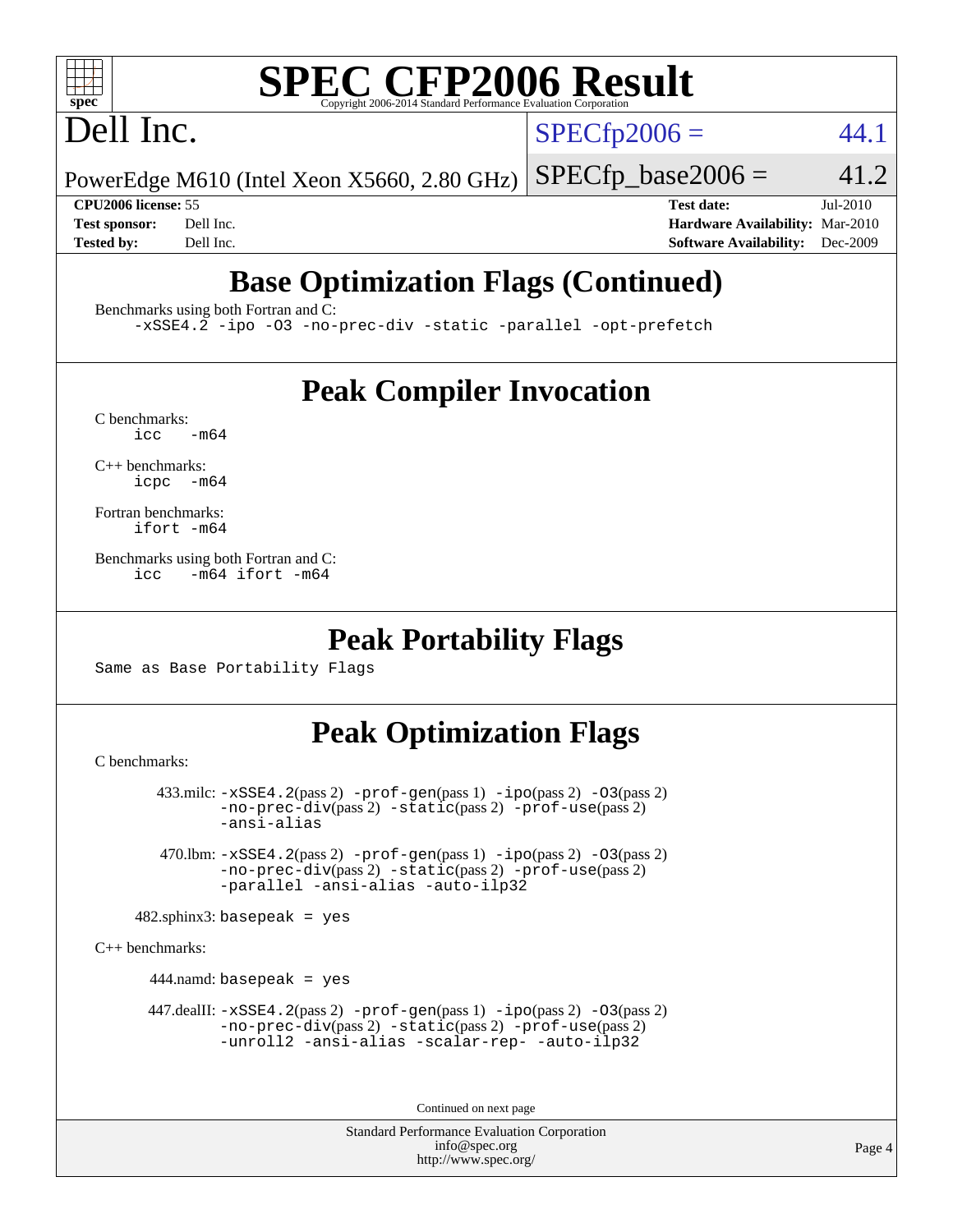$SPECfp2006 = 44.1$  $SPECfp2006 = 44.1$ 

PowerEdge M610 (Intel Xeon X5660, 2.80 GHz)  $SPECfp\_base2006 = 41.2$ 

Dell Inc.

**[CPU2006 license:](http://www.spec.org/auto/cpu2006/Docs/result-fields.html#CPU2006license)** 55 **[Test date:](http://www.spec.org/auto/cpu2006/Docs/result-fields.html#Testdate)** Jul-2010 **[Test sponsor:](http://www.spec.org/auto/cpu2006/Docs/result-fields.html#Testsponsor)** Dell Inc. **[Hardware Availability:](http://www.spec.org/auto/cpu2006/Docs/result-fields.html#HardwareAvailability)** Mar-2010 **[Tested by:](http://www.spec.org/auto/cpu2006/Docs/result-fields.html#Testedby)** Dell Inc. **[Software Availability:](http://www.spec.org/auto/cpu2006/Docs/result-fields.html#SoftwareAvailability)** Dec-2009

# **[Peak Optimization Flags \(Continued\)](http://www.spec.org/auto/cpu2006/Docs/result-fields.html#PeakOptimizationFlags)**

| $453.$ povray: $-xSSE4$ . $2(pass 2)$ -prof-gen $(pass 1)$ -ipo $(pass 2)$ -03 $(pass 2)$<br>$-no-prec-div(pass 2) -static(pass 2) -prot-use(pass 2)$<br>-unroll4 -ansi-alias<br>Fortran benchmarks:<br>410.bwaves: -xSSE4.2 -ipo -03 -no-prec-div -static -opt-prefetch<br>-parallel<br>416.gamess: $-xSSE4$ . 2(pass 2) $-prof-gen(pass 1) -ipo(pass 2) -O3(pass 2)$<br>-no-prec-div(pass 2) -static(pass 2) -prof-use(pass 2)<br>-unroll2 -Ob0 -ansi-alias -scalar-rep-<br>$434$ .zeusmp: basepeak = yes<br>$437$ .leslie3d: basepeak = yes<br>459.GemsFDTD: -xSSE4.2(pass 2) -prof-gen(pass 1) -ipo(pass 2) -03(pass 2)<br>-no-prec-div(pass 2) -static(pass 2) -prof-use(pass 2)<br>-unroll2 -Ob0 -opt-prefetch -parallel<br>$465$ .tonto: $-xSSE4$ . 2(pass 2) $-prof-gen(pass 1) -ipo(pass 2) -03(pass 2)$<br>-no-prec-div(pass 2) -static(pass 2) -prof-use(pass 2)<br>-inline-calloc -opt-malloc-options=3 -auto -unroll4<br>Benchmarks using both Fortran and C:<br>$435$ .gromacs: $-xSSE4$ . 2(pass 2) $-prof-gen(pass 1) -ipo(pass 2) -03(pass 2)$<br>-no-prec-div(pass 2) -static(pass 2) -prof-use(pass 2)<br>-opt-prefetch -auto-ilp32<br>$436.cactusADM: -xSSE4.2(pass 2) -prof-gen(pass 1) -ipo(pass 2) -03(pass 2)$<br>$-no-prec-div(pass 2) -static(pass 2) -prof-use(pass 2)$<br>-unroll2 -opt-prefetch -parallel -auto-ilp32<br>454.calculix: -xSSE4.2 -ipo -03 -no-prec-div -static -auto-ilp32<br>481.wrf: Same as 454.calculix<br>The flags file that was used to format this result can be browsed at<br>http://www.spec.org/cpu2006/flags/Intel-icl1.1-linux64-revE.20100330.html<br>You can also download the XML flags source by saving the following link:<br>http://www.spec.org/cpu2006/flags/Intel-icll.1-linux64-revE.20100330.xml | 450.soplex: $-xSSE4$ . 2(pass 2) -prof-gen(pass 1) -ipo(pass 2) -03(pass 2)<br>$-no-prec-div(pass 2) -static(pass 2) -prof-use(pass 2)$<br>-opt-malloc-options=3 -auto-ilp32 |
|----------------------------------------------------------------------------------------------------------------------------------------------------------------------------------------------------------------------------------------------------------------------------------------------------------------------------------------------------------------------------------------------------------------------------------------------------------------------------------------------------------------------------------------------------------------------------------------------------------------------------------------------------------------------------------------------------------------------------------------------------------------------------------------------------------------------------------------------------------------------------------------------------------------------------------------------------------------------------------------------------------------------------------------------------------------------------------------------------------------------------------------------------------------------------------------------------------------------------------------------------------------------------------------------------------------------------------------------------------------------------------------------------------------------------------------------------------------------------------------------------------------------------------------------------------------------------------------------------------------------------------------------------------------------------------------------------------------------------------------------------------------------|------------------------------------------------------------------------------------------------------------------------------------------------------------------------------|
|                                                                                                                                                                                                                                                                                                                                                                                                                                                                                                                                                                                                                                                                                                                                                                                                                                                                                                                                                                                                                                                                                                                                                                                                                                                                                                                                                                                                                                                                                                                                                                                                                                                                                                                                                                      |                                                                                                                                                                              |
|                                                                                                                                                                                                                                                                                                                                                                                                                                                                                                                                                                                                                                                                                                                                                                                                                                                                                                                                                                                                                                                                                                                                                                                                                                                                                                                                                                                                                                                                                                                                                                                                                                                                                                                                                                      |                                                                                                                                                                              |
|                                                                                                                                                                                                                                                                                                                                                                                                                                                                                                                                                                                                                                                                                                                                                                                                                                                                                                                                                                                                                                                                                                                                                                                                                                                                                                                                                                                                                                                                                                                                                                                                                                                                                                                                                                      |                                                                                                                                                                              |
|                                                                                                                                                                                                                                                                                                                                                                                                                                                                                                                                                                                                                                                                                                                                                                                                                                                                                                                                                                                                                                                                                                                                                                                                                                                                                                                                                                                                                                                                                                                                                                                                                                                                                                                                                                      |                                                                                                                                                                              |
|                                                                                                                                                                                                                                                                                                                                                                                                                                                                                                                                                                                                                                                                                                                                                                                                                                                                                                                                                                                                                                                                                                                                                                                                                                                                                                                                                                                                                                                                                                                                                                                                                                                                                                                                                                      |                                                                                                                                                                              |
|                                                                                                                                                                                                                                                                                                                                                                                                                                                                                                                                                                                                                                                                                                                                                                                                                                                                                                                                                                                                                                                                                                                                                                                                                                                                                                                                                                                                                                                                                                                                                                                                                                                                                                                                                                      |                                                                                                                                                                              |
|                                                                                                                                                                                                                                                                                                                                                                                                                                                                                                                                                                                                                                                                                                                                                                                                                                                                                                                                                                                                                                                                                                                                                                                                                                                                                                                                                                                                                                                                                                                                                                                                                                                                                                                                                                      |                                                                                                                                                                              |
|                                                                                                                                                                                                                                                                                                                                                                                                                                                                                                                                                                                                                                                                                                                                                                                                                                                                                                                                                                                                                                                                                                                                                                                                                                                                                                                                                                                                                                                                                                                                                                                                                                                                                                                                                                      |                                                                                                                                                                              |
|                                                                                                                                                                                                                                                                                                                                                                                                                                                                                                                                                                                                                                                                                                                                                                                                                                                                                                                                                                                                                                                                                                                                                                                                                                                                                                                                                                                                                                                                                                                                                                                                                                                                                                                                                                      |                                                                                                                                                                              |
|                                                                                                                                                                                                                                                                                                                                                                                                                                                                                                                                                                                                                                                                                                                                                                                                                                                                                                                                                                                                                                                                                                                                                                                                                                                                                                                                                                                                                                                                                                                                                                                                                                                                                                                                                                      |                                                                                                                                                                              |
|                                                                                                                                                                                                                                                                                                                                                                                                                                                                                                                                                                                                                                                                                                                                                                                                                                                                                                                                                                                                                                                                                                                                                                                                                                                                                                                                                                                                                                                                                                                                                                                                                                                                                                                                                                      |                                                                                                                                                                              |
|                                                                                                                                                                                                                                                                                                                                                                                                                                                                                                                                                                                                                                                                                                                                                                                                                                                                                                                                                                                                                                                                                                                                                                                                                                                                                                                                                                                                                                                                                                                                                                                                                                                                                                                                                                      |                                                                                                                                                                              |
|                                                                                                                                                                                                                                                                                                                                                                                                                                                                                                                                                                                                                                                                                                                                                                                                                                                                                                                                                                                                                                                                                                                                                                                                                                                                                                                                                                                                                                                                                                                                                                                                                                                                                                                                                                      |                                                                                                                                                                              |
|                                                                                                                                                                                                                                                                                                                                                                                                                                                                                                                                                                                                                                                                                                                                                                                                                                                                                                                                                                                                                                                                                                                                                                                                                                                                                                                                                                                                                                                                                                                                                                                                                                                                                                                                                                      |                                                                                                                                                                              |
|                                                                                                                                                                                                                                                                                                                                                                                                                                                                                                                                                                                                                                                                                                                                                                                                                                                                                                                                                                                                                                                                                                                                                                                                                                                                                                                                                                                                                                                                                                                                                                                                                                                                                                                                                                      |                                                                                                                                                                              |
|                                                                                                                                                                                                                                                                                                                                                                                                                                                                                                                                                                                                                                                                                                                                                                                                                                                                                                                                                                                                                                                                                                                                                                                                                                                                                                                                                                                                                                                                                                                                                                                                                                                                                                                                                                      |                                                                                                                                                                              |